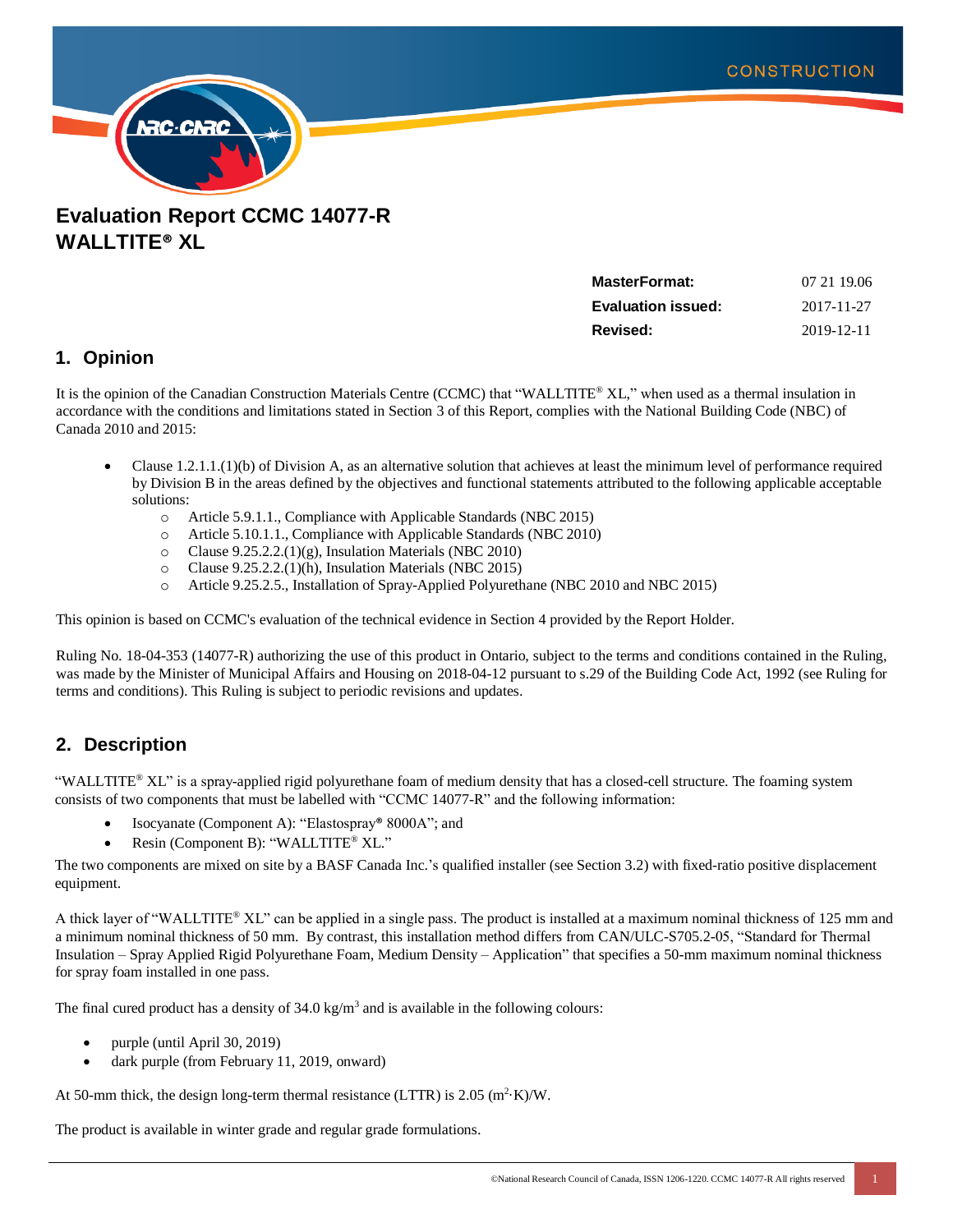# **3. Conditions and Limitations**

CCMC's compliance opinion in Section 1 is bound by "WALLTITE® XL" being used in accordance with the conditions and limitations set out below.

## **3.1 General**

- The cured polyurethane foam must have a minimum nominal thickness of 50 mm and a maximum nominal thickness of 125 mm. Any product sprayed to a thickness greater than 140 mm (maximum nominal thickness + 15 mm) must be removed immediately from the substrate and sprayed again. Spraying to a thickness greater than 140 mm may result in spontaneous combustion and poor foam quality.
- The application of the foam in multiple passes is beyond the scope of this evaluation.
- The polyurethane foam can be applied on the substrates listed in Table 4.2.1. Substrates must be clean, dry, and free of grease, frost, dust, rust and other contaminants that may affect the adhesion performance of the foam to the substrate.
- Below-grade application (exterior side of foundation wall) and attic application are beyond the scope of this evaluation.
- As required in Article 9.25.2.3., Installation of Thermal Insulation, of Division B of the NBC 2010 and NBC 2015, the insulation shall have a reasonably uniform insulation value over the entire face of the insulated area.
- The assessment of the fire hazard-peak temperature reached during foam application is only valid for the tested substrates specified in Table 4.4.1 and for foam applied in one single pass with a maximum nominal thickness of 125 mm.
- The peak temperatures of the thick single pass may affect the performance and durability of material and equipment in contact with the foam, such as ducts and pipes. Performance of such components is beyond the scope of this evaluation. The measured maximum temperature of the foam while curing is published in Table 4.4.1 for designers, builders, authorities having jurisdiction (AHJ), and other users to verify the potential fire hazard on utility services installed in the wall prior the foam installation. It is important to consider the timeframe for the foam to reach ambient temperature in order to lower the risk of damage especially when installed over melting materials. For further details, see Table 4.4.1.
- The interior side of the polyurethane foam insulation must be covered with an approved thermal barrier as per:
	- o Article 3.1.4.2., Protection of Foamed Plastics, of Division B of the NBC 2010 or NBC 2015;
	- o Article 3.1.5.12., Combustible Insulation and its Protection, of Division B of the NBC 2010;
	- o Article 3.1.5.15., Foamed Plastic Insulation, of Division B of the NBC 2015; or
	- o Article 9.10.17.10., Protection of Foamed Plastics, of Division B of the NBC 2010 or NBC 2015.
- The exterior surface of an exterior wall containing this insulation must be designed in accordance with Section 9.10, Fire Protection, of Division B of the NBC 2010 or NBC 2015, or Section 3.2, Building Fire Safety, of Division B of the NBC 2010 or NBC 2015, when applicable. The product must not be used in exposed interior or exterior locations.
- The insulation must be kept away at least 75-mm (or as required by building regulations and safety codes) from heat-emitting devices, such as recessed lighting fixtures and chimneys. The insulation must not be used inside electrical outlets or junction boxes.
- For retrofit construction the time to occupancy is one (1) day when installed with the requisite ventilation of the segregated retrofit area as per CAN/ULC-S705.2. See further details in Note 3 of Table 4.1.1.
- When the product is installed in an exterior insulation sheathing-type application, the low air and water vapour-permeance value of the product requires that the wall assembly conform to Table 9.25.5.2., Ratio of Outboard to Inboard Thermal Resistance, of Division B of the NBC 2010 or NBC 2015.
- The product must not be installed after the expiry date printed on the label of each container. The product has a shelf life of 9 months from the date of manufacture.
- The substrate temperatures are −10°C to 5°C for the winter formulation and 0°C to 40°C for the regular formulation. Appropriate formulation must be chosen for the specific temperature conditions of application in consultation with BASF Canada Inc.
- The installation of the product must conform to the general requirements of CAN/ULC-S705.2-05, manufacturer's installation instructions and Section 3.1 and 3.2 of this Evaluation Report.
- The continuous in-service temperature of the insulation must not exceed the range of −60°C to 80°C.
- The building envelope in which this product is installed must conform to the requirements of Division B of the NBC 2010 or NBC 2015 for vapour barrier, air barrier and dampproofing (interior below-grade walls).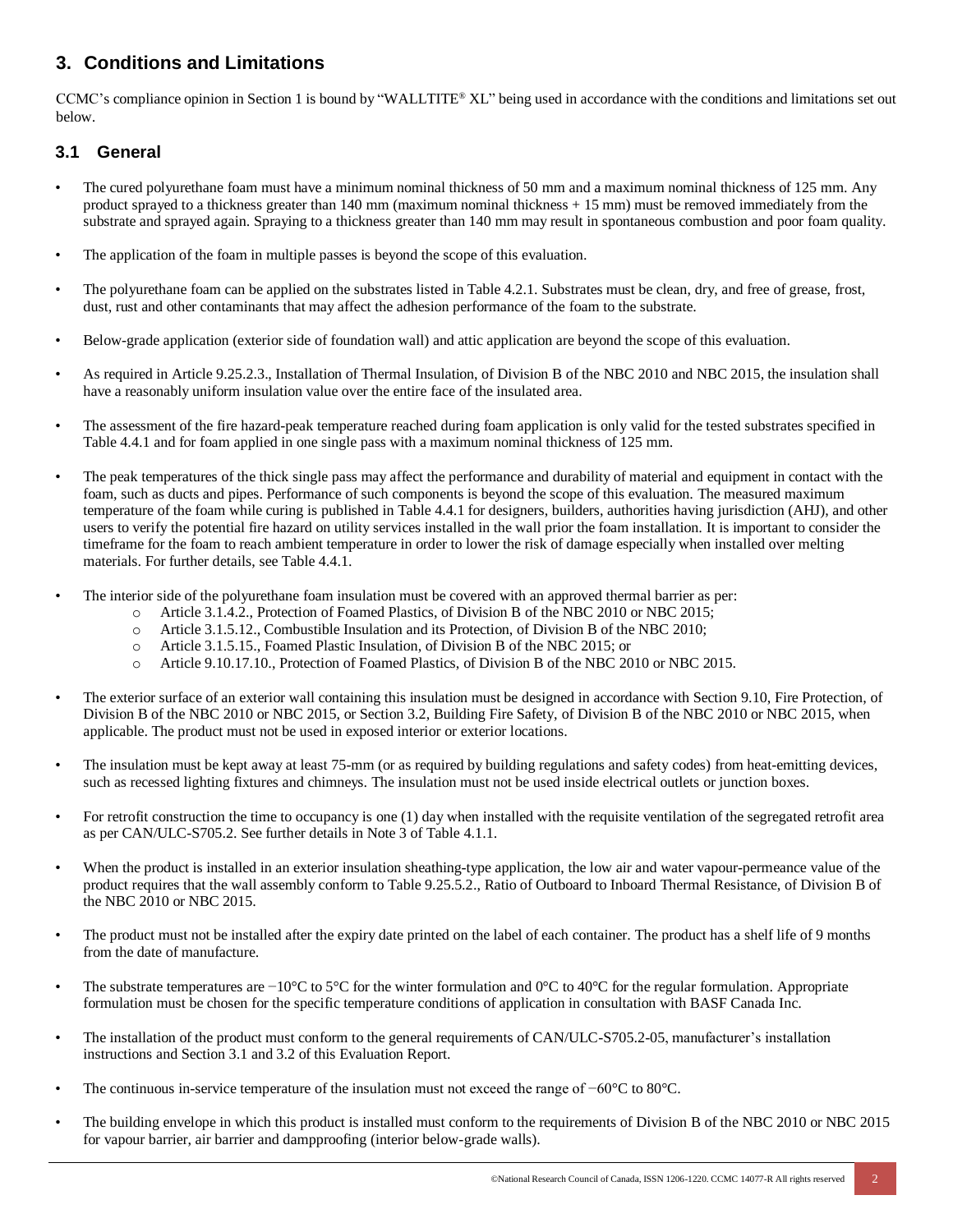- The product must be protected from ultraviolet radiation within 90 days of installation.
- The installation must be carried out by certified installers in accordance with the manufacturer's instruction manual, which must be available at the job site at all times during the installation for review by the building official.
- The components, "Elastospray® 8000A" isocyanate and "WALLTITE® XL" resin, must have their respective containers (i.e. drums) identified by the phrase "CCMC 14077-R."

### **3.2 Qualified Installers**

This is a site-manufactured product whereby BASF Canada Inc. requires that only specific qualified installers be authorized to install their proprietary spray polyurethane insulation in buildings. In accordance with the BASF Canada Inc. site quality assurance program (SQAP), the certification organization (CO) Caliber Quality Solutions Inc. (Caliber) has been commissioned to license the specified installers and issue them the required CO identification card. All specified installers must have a Caliber identification card.

### **3.3 Third-party Site Auditing of Qualified Installers**

As part of their SQAP, BASF Canada Inc., also stipulates site audit inspections be conducted by site inspectors licensed by Caliber. Upon completion of the site audit, Caliber will report the product's conformity results and any corrective action, if necessary, to BASF Canada Inc. Building officials who would like site-audit inspections to be conducted on specific building sites can contact Caliber at:

Caliber Quality Solutions Inc. (Caliber) 120 Eglington Avenue East Suite 1000 Toronto, ON M4P 1E2 888-572-7435

## **4. Technical Evidence**

The Report Holder hassubmitted technical documentation for CCMC's evaluation. Testing was conducted at laboratories recognized byCCMC. The corresponding technical evidence for this product is summarized below.

The following were the key performance requirements for the evaluation:

- **Material qualification**:
	- o foam basic properties following CAN/ULC-705.1 requirements except for the sample preparation. Samples were sprayed at the maximum nominal thickness of 125 mm using one pass instead of two passes of 30-mm each nominal thickness as specified in CAN/ULC-705.1. Foam application of regular formulation at 23°C was used for testing as required in CAN/ULC-705.1.
	- o key physical properties in high and low temperature application.
- **Adhesion performance:** foam adhesion strength to different substrates (the manufacturer-selected substrates were wood, gypsum and concrete). Foam application of regular formulation at high temperature was considered worst-case scenario.
- **Foam uniformity:** foam cells uniformity when sprayed in different wall cavity dimensions. Foam application of regular formulation at high temperature was considered worst-case scenario.
- Fire hazard: maximum temperature achieved in the foam due to exothermic reaction (high temperature generated while curing). Foam application of winter formulation at high temperature was considered worst-case scenario.

## **4.1 Material Requirements**

# **4.1.1 Physical Properties from Ambient Temperature Application**

The basis properties of the product's regular formulation, when sprayed over polyethylene board having a surface temperature of  $23^{\circ}$ C, are presented in Table 4.1.1. Test specimens used for Table 4.1.1 were extracted from the central area of foam samples sprayed at a nominal thickness of 125 mm except for the air permeance and VOC tests. For these two tests, foam samples were sprayed at 25 mm and 50 mm respectively for preparing the test specimens.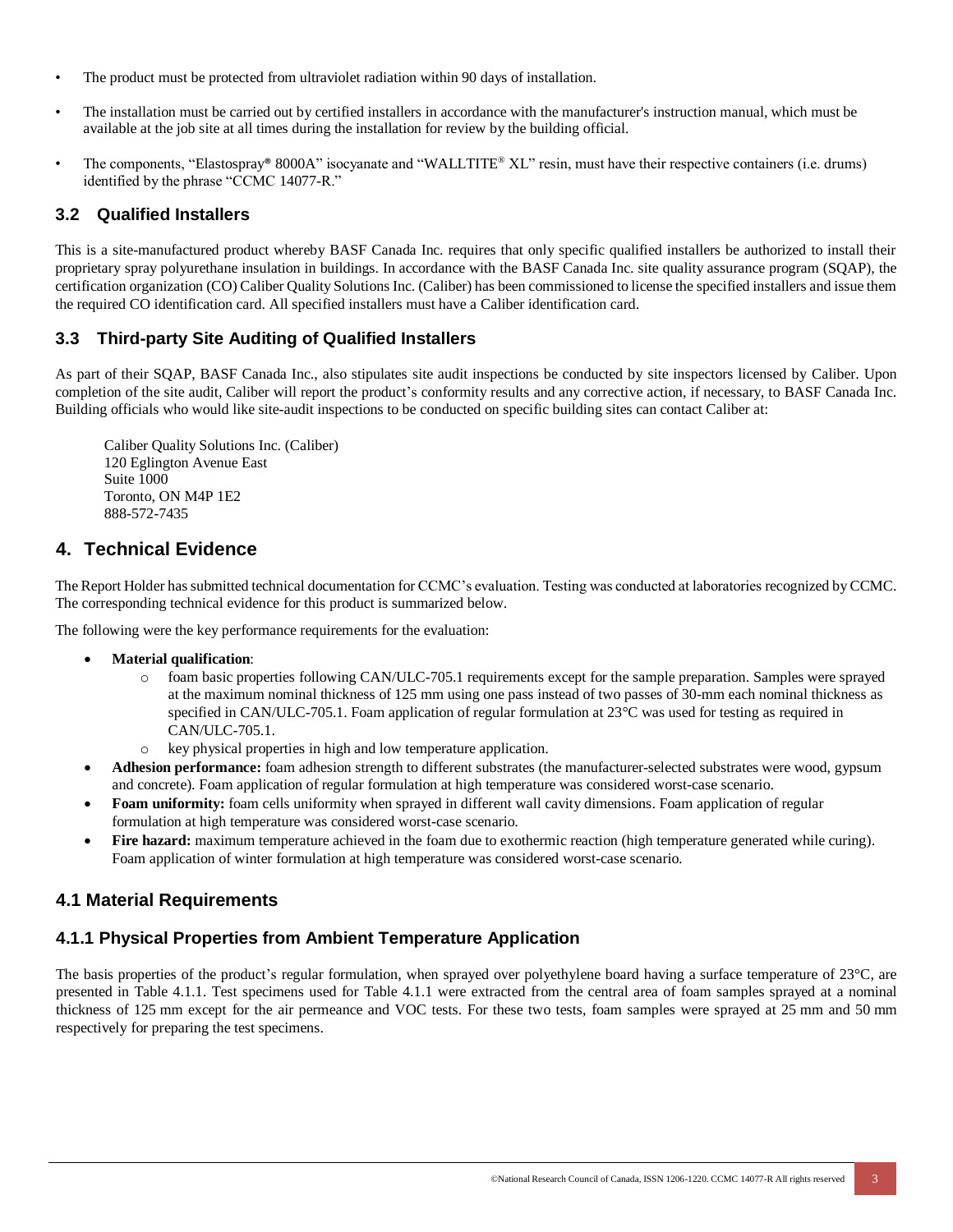#### **Table 4.1.1 Physical Properties**

| <b>Property</b>                                                                                     |                            | Unit                      | Requirement  | <b>Result</b> |
|-----------------------------------------------------------------------------------------------------|----------------------------|---------------------------|--------------|---------------|
| Air permeance for a 25-mm-thick specimen                                                            |                            | $L/(s \cdot m^2)$         | $\leq 0.020$ | 0.0020        |
| <b>Apparent core density</b>                                                                        |                            | $\text{kg/m}^3$           | > 28.0       | 34.0          |
| <b>Compressive strength</b>                                                                         |                            | kPa                       | $\geq$ 170   | 263           |
| Dimensional stability,                                                                              | $-20^{\circ}$ C            |                           | $-1$         | $-0.2$        |
| without substrate volume                                                                            | $80^{\circ}$ C             | $\%$                      | $+8$         | 2.7           |
| change at:                                                                                          | $70^{\circ}$ C, 97 ± 3% RH |                           | $+14$        | 6.9           |
| <b>Surface burning</b><br>characteristics                                                           | Flame-spread rating $(1)$  |                           | $\leq 500$   | 315           |
| <b>Open-cell content volume</b>                                                                     |                            | $\%$                      | $\leq 10$    | 5.94          |
| Initial thermal resistance for a 50-mm-thick<br>specimen (after 11 days at 23°C)                    |                            | $(m^2 \cdot K)/W$         | Declare      | 2.54          |
|                                                                                                     | 140 mm                     | $(m^2 \cdot K)/W$         | Declare      | 6.05          |
|                                                                                                     | $125 \text{ mm}$           |                           |              | 5.37          |
| Long-term thermal<br>resistance (LTTR) <sup>(2)</sup> at                                            | $100 \text{ mm}$           |                           |              | 4.22          |
|                                                                                                     | 75 mm                      |                           |              | 3.12          |
|                                                                                                     | 50 mm                      |                           |              | 2.05          |
| <b>Tensile strength</b>                                                                             |                            | kPa                       | $\geq 200$   | 226           |
| Volatile organic emissions $(VOC)^{(3)}$                                                            |                            | day                       | $\leq 30$    | $\mathbf{1}$  |
| Water absorption by volume                                                                          |                            | $\%$                      | $\leq 4.0$   | 1.05          |
| Water vapour permeance<br>Specimen with top skin<br>(WVP) for a 50-mm-<br>removed<br>thick specimen |                            | ng/(Pa·s·m <sup>2</sup> ) | $\leq 60$    | 52            |
| <b>Fungi resistance</b>                                                                             |                            |                           | No growth    | None          |

#### **Notes to Table 4.1.1:**

- (1) The published value is based on average results from three specimens tested with skin intact for comparison purposes. For compliance with Part 9, Housing and Small Buildings, of Division B of the NBC 2010 and NBC 2015, flame-spread rating is not required. When the product is installed in other than Part 9 buildings, the flame-spread rating must be determined in compliance with the requirements of Part 3 of Division B of the NBC 2010 or NBC 2015.
- (2) Testing was conducted in compliance with CAN/ULC-S770-09, Standard Test Method for Determination of Long-Term Thermal Resistance of Closed-Cell Thermal Insulating Foams.
- (3) For retrofit constructions (e.g., occupied buildings), the time to occupancy is one (1) day when installed with the requisite ventilation of the segregated retrofit area as per CAN/ULC-S705.2. CAN/ULC-S705.2 requires that the ventilation rate shall be no less than 0.3 air changes per hour within the working area during the application of the product and that the working area be isolated during spraying. The same ventilation rate is required after the product has been sprayed and for the time period shown in Table 4.1.1.

## **4.1.2 Physical Properties in High Temperature Application**

The air permeance and water vapour permeance of the product's regular formulation, when sprayed over polyethylene board having a surface temperature of 40°C, are presented in Table 4.1.2 . Test specimens used for Table 4.1.2 were extracted from foam samples sprayed at a nominal 125-mm thickness.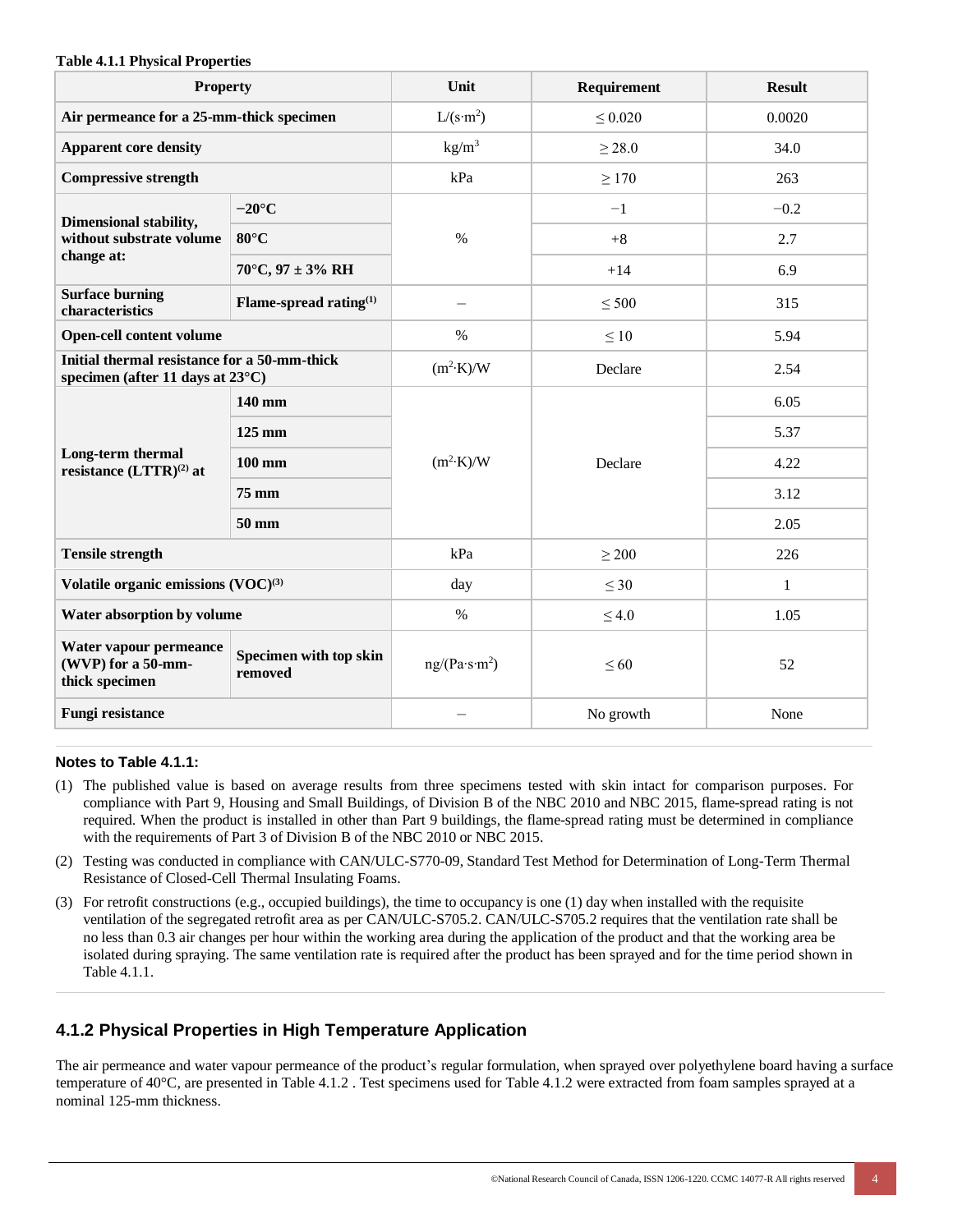#### **Table 4.1.2 Physical Properties in High Temperature Application**

| <b>Property</b>                                                                   | Unit                      | <b>Requirement</b> | <b>Result</b> |
|-----------------------------------------------------------------------------------|---------------------------|--------------------|---------------|
| Air permeance for a 34-mm-thick specimen                                          | $L/(s \cdot m^2)$         | ${}_{0.020}$       | 0.0014        |
| Water vapour permeance (WVP) for a 50-mm-<br>thick specimen with top skin removed | ng/(Pa·s·m <sup>2</sup> ) | $\leq 60$          | $73^{(1)}$    |

#### **Note to Table 4.1.2:**

(1) This result is deemed acceptable since spraying foam over substrate with a surface temperature of 40°C represents an extreme condition. The WVP obtained at ambient temperature and surface substrate temperature of 23 $^{\circ}$ C meets the 60 ng/(Pa⋅s⋅m<sup>2</sup>) criteria (see Table 4.1.1). The tested specimen was only 50 mm thick whereas this product can be installed at a maximum nominal thickness of 125 mm in one pass. An application of the foam thicker than 50 mm will lead to a lower vapour permeance.

# **4.1.3 Physical Properties in Low Temperature Application**

The initial and long-term thermal resistance of the product's winter formulation, when sprayed over concrete tiles having a surface temperature of −10°C, are presented in Table 4.1.3. Test specimens used for Table 4.1.3 were extracted from foam samples sprayed at 64 mm thick.

#### **Table 4.1.3 Physical Properties in Low Temperature Application**

| <b>Property</b>                                                                           |                    | Unit              | Requirement | <b>Result</b> |
|-------------------------------------------------------------------------------------------|--------------------|-------------------|-------------|---------------|
| Initial thermal resistance for a 50-mm-thick<br>specimen (after 3 days at $23^{\circ}$ C) |                    | $(m^2 \cdot K)/W$ | Declare     | 2.39          |
| Long-term thermal<br>resistance $(LTTR)^{(1)}$ at                                         | 140 mm             |                   | Declare     | 6.06          |
|                                                                                           | $125 \text{ mm}$   | $(m^2 \cdot K)/W$ |             | 5.29          |
|                                                                                           | $100 \text{ mm}$   |                   |             | 4.11          |
|                                                                                           | $75 \,\mathrm{mm}$ |                   |             | 3.00          |
|                                                                                           | $50 \text{ mm}$    |                   |             | 1.94          |

#### **Note to Table 4.1.3:**

(1) Testing was conducted in compliance with CAN/ULC-S770-09.

# **4.2 Adhesion Requirements**

The adhesion strength of the product's regular formulation, when sprayed over wood, gypsum and concrete substrates having a surface temperature of 40°C, is presented in Table 4.2.1. Foam samples were sprayed to a thickness of 125 mm. The adhesion test was conducted using specimens for which some foam was removed to obtain a 50-mm-thick specimen in order to facilitate testing.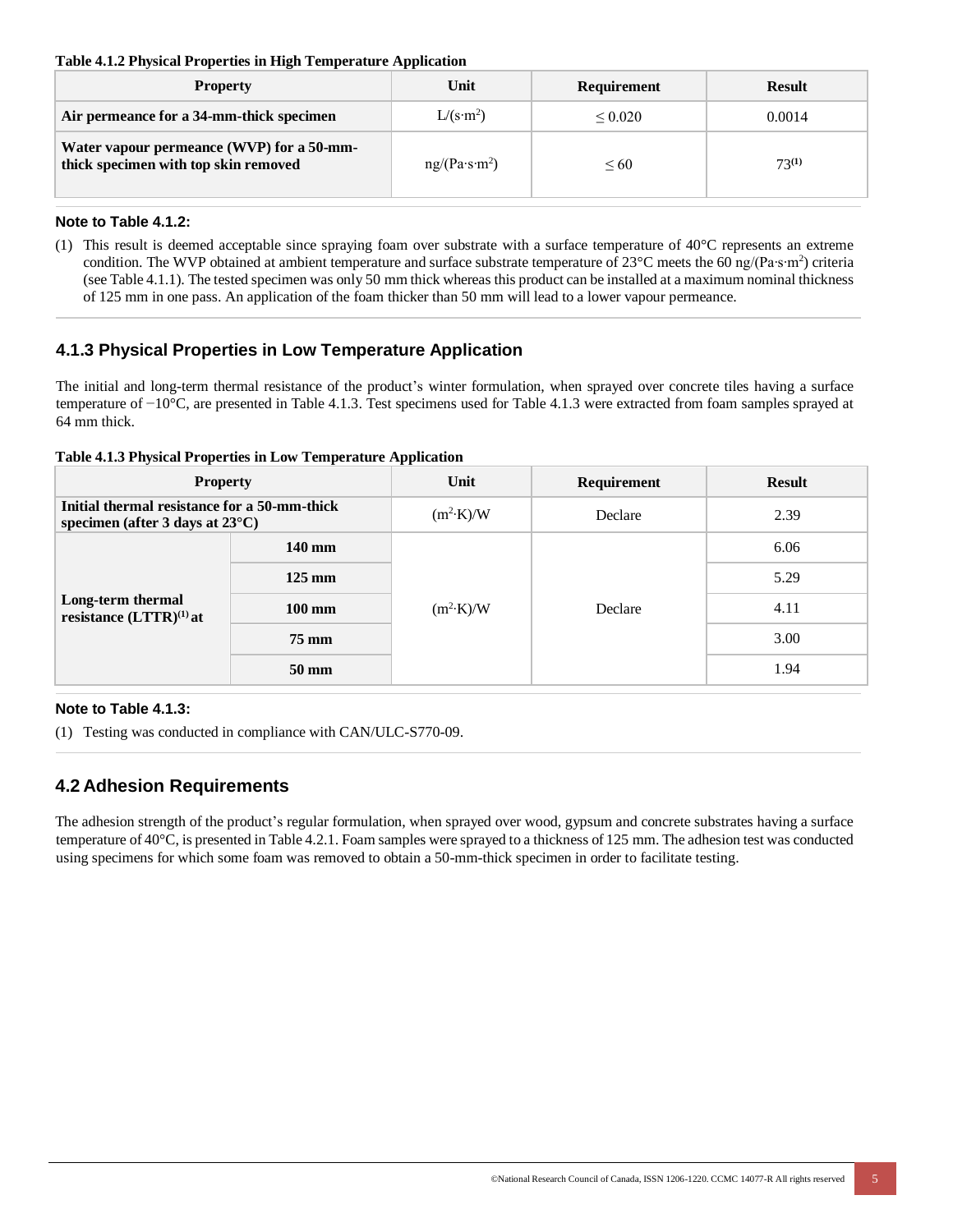#### **Table 4.2.1 Adhesion Strength to Substrate**

| <b>Property</b>                           |                              | Unit | Requirement | <b>Result</b> |
|-------------------------------------------|------------------------------|------|-------------|---------------|
| Adhesion strength <sup>(1)</sup><br>over: | <b>Exterior gypsum board</b> | kPa  | $\geq$ 2.6  | 145           |
|                                           | <b>OSB</b>                   |      |             | 100           |
|                                           | <b>Plywood</b>               |      |             | 174           |
|                                           | Concrete slab                |      |             | 265           |
|                                           | <b>Wood</b>                  |      |             | 105           |

#### **Note to Table 4.2.1:**

(1) Testing was conducted in compliance with ASTM D1623.

# **4.3 Foam Uniformity**

The average cell sizes of the product's regular formulation, when sprayed in wood frame cavities made of OSB sheathing and 89-mm x 140 mm wood studs spaced at 600 mm o.c., 400 mm o.c. and 300 mm o.c., are presented in Table 4.3 The substrate surface temperature was 40°C. Foam samples were sprayed to a thickness of 127 mm.

#### **Table 4.3.1 Foam Uniformity – Summary of Cell Sizes**

| <b>Property</b>    |                                                    | Unit | Requirement  | <b>Result</b> |
|--------------------|----------------------------------------------------|------|--------------|---------------|
| Average cell sizes | <b>Panel with two cavities of</b><br>600 mm o.c.   | mm   | ${}_{< 0.5}$ | $Pass^{(1)}$  |
|                    | <b>Panel with three cavities of</b><br>400 mm o.c. | mm   | < 0.5        | $Pass^{(2)}$  |
|                    | <b>Panel with four cavities of</b><br>300 mm o.c.  | mm   | ${}_{< 0.5}$ | $Pass^{(3)}$  |

#### **Notes to Table 4.3.1:**

- (1) Tiny cells of less than 0.5 mm wide were mostly observed with some occasional isolated cells of 4.5-mm wide.
- (2) Tiny cells of less than 0.5 mm wide were mostly observed with some occasional isolated cells of 2.7-mm wide.
- (3) Tiny cells of less than 0.5 mm wide were mostly observed with some occasional isolated cells of 2.8-mm wide.

## **4.4 Material Temperature Requirements Due to Exothermic Reaction**

Maximum temperature and time frame to cool down of the product's winter formulation, when sprayed over wood and gypsum substrate having a surface temperature of 5°C, are presented in Table 4.4. Spraying over concrete substrate was not part of the testing protocol since it is a non-combustible material. Foam sample thicknesses were 125 to 140 mm.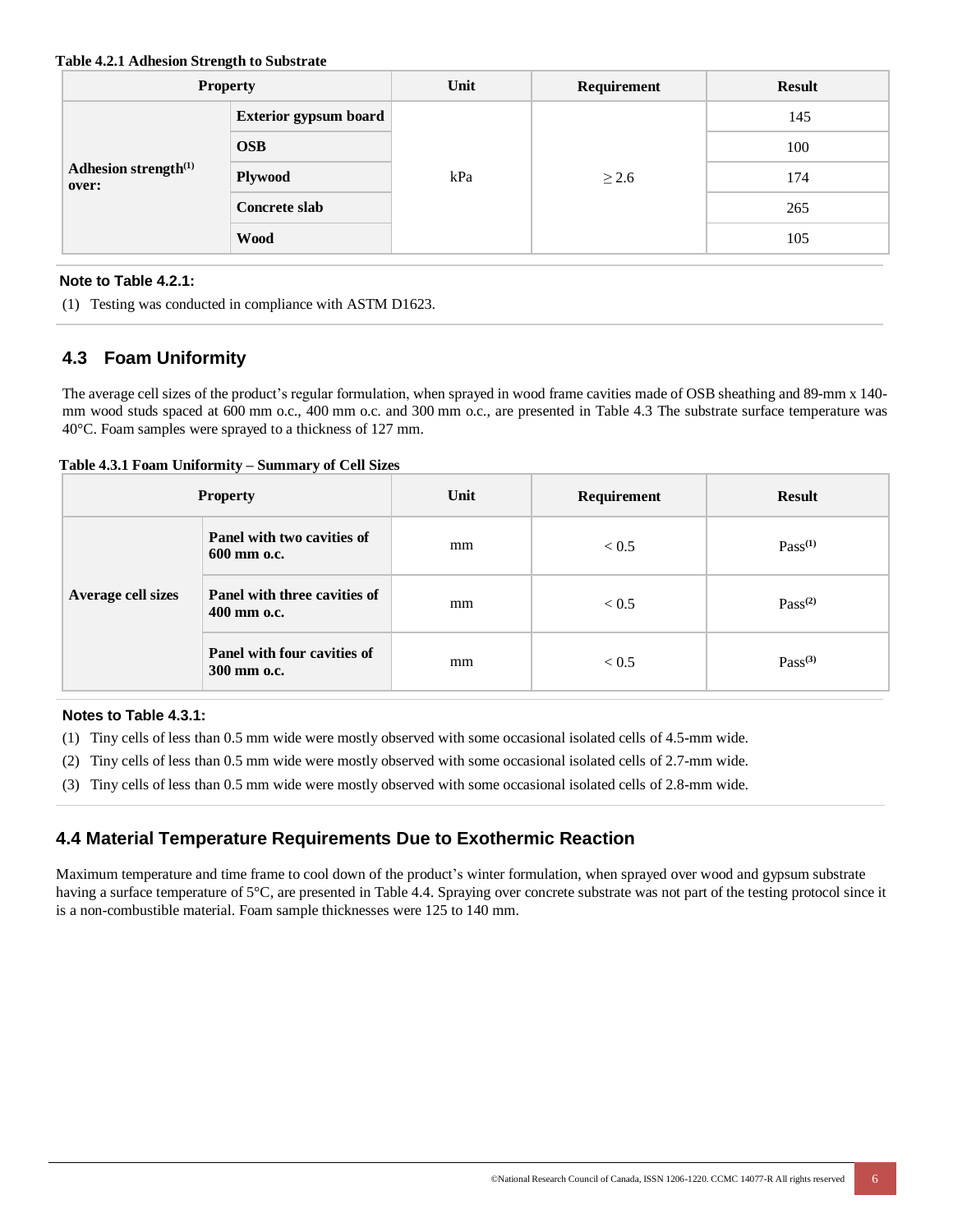| <b>Property</b>                                                                                         |                                          | Unit                    |                                                                                            |                                                                                                                 |               |
|---------------------------------------------------------------------------------------------------------|------------------------------------------|-------------------------|--------------------------------------------------------------------------------------------|-----------------------------------------------------------------------------------------------------------------|---------------|
|                                                                                                         |                                          |                         | Requirement                                                                                | <b>Result</b>                                                                                                   |               |
| <b>Maximum recorded</b><br>temperature at any place                                                     | <b>OSB</b> substrate<br>Gypsum substrate |                         | $^{\circ}{\rm C}$                                                                          | < 200                                                                                                           | 181.7         |
| in the foam                                                                                             |                                          |                         |                                                                                            |                                                                                                                 | 184.1         |
| Temperatures in the foam vs. time                                                                       |                                          | $\rm ^{\circ}C$         | Temperature vs. time must<br>be decreasing after the<br>peak <sup>(1)</sup>                | Pass                                                                                                            |               |
| <b>Maximum recorded</b>                                                                                 | <b>OSB</b> substrate                     |                         | $\rm ^{\circ}C$                                                                            |                                                                                                                 | 90.6          |
| temperature at wood<br>frame - foam interface                                                           | Gypsum substrate                         |                         |                                                                                            | < 170                                                                                                           | 59.0          |
| <b>Maximum recorded</b><br>temperature at substrate<br>- foam interface:                                | <b>Wood</b><br>material<br>and           | <b>OSB</b><br>substrate | $\rm ^{\circ}C$                                                                            | < 170                                                                                                           | 122.5         |
|                                                                                                         | gypsum<br>board                          | Gypsum<br>substrate     |                                                                                            |                                                                                                                 | 89.6          |
|                                                                                                         | <b>Melting material</b>                  |                         | $\rm ^{\circ}C$                                                                            | Foam temperature must be<br>less than melting<br>temperature of the<br>material <sup>(2)</sup>                  | n/a           |
|                                                                                                         | Non-combustible<br>materials             |                         |                                                                                            | Not required                                                                                                    | n/a           |
| Time frame for the foam<br>temperature to cool down<br>to $21^{\circ}$ C                                | <b>OSB</b> substrate                     |                         | hh:mm                                                                                      | Report value                                                                                                    | $16:40^{(3)}$ |
|                                                                                                         | Gypsum substrate                         |                         |                                                                                            |                                                                                                                 | $03:07^{(3)}$ |
| <b>Effect of maximum</b><br>recorded temperature on<br>OSB substrate <sup>(4)</sup><br>electrical wires |                                          |                         | No damage to the<br>electrical wire jacket<br>where maximum foam<br>temperature is reached | $183.6^{\circ}C^{(4)}$ was recorded<br>near the wire and no visual<br>effect was observed on the<br>wire jacket |               |

#### **Table 4.4.1 Material Temperature Requirements Due to Exothermic Reaction**

#### **Notes to Table 4.4.1:**

- (1) Any subsequent temperature peak must be lower than the initial peak.
- (2) Any materials such as ABS, polypropylene and polyethylene over which the foam will be sprayed must have a softening temperature reasonably higher than 184°C. Softening temperature of such materials must be determined using a recognized test method.
- (3) Construction material such as a polyethylene vapour barrier sheet may be affected by the foam temperature if installed too early following the foam installation. The timeframe for the foam to reach ambient temperature must be considered to lower the risk of damaging any melting materials installed against the foam afterwards.
- (4) A minimum of 140-mm-thick foam was sprayed in a wood frame cavity made of OSB sheathing and 38-mm × 140-mm wood studs. Two electrical wires (12 AWG and 14 AWG) were installed in the cavity at different heights before the foam application. The maximum recorded temperatures near the wires were 183.6°C and 145.7°C.

## **Report Holder**

BASF Canada Inc. 10 Constellation Court Toronto, ON M9W 1K1

**Telephone:** 416-674-2862

**Web site:** [www.basf.com](https://www.basf.com/)

### **Site-finished Product**

The foam insulation is a site-manufactured product.